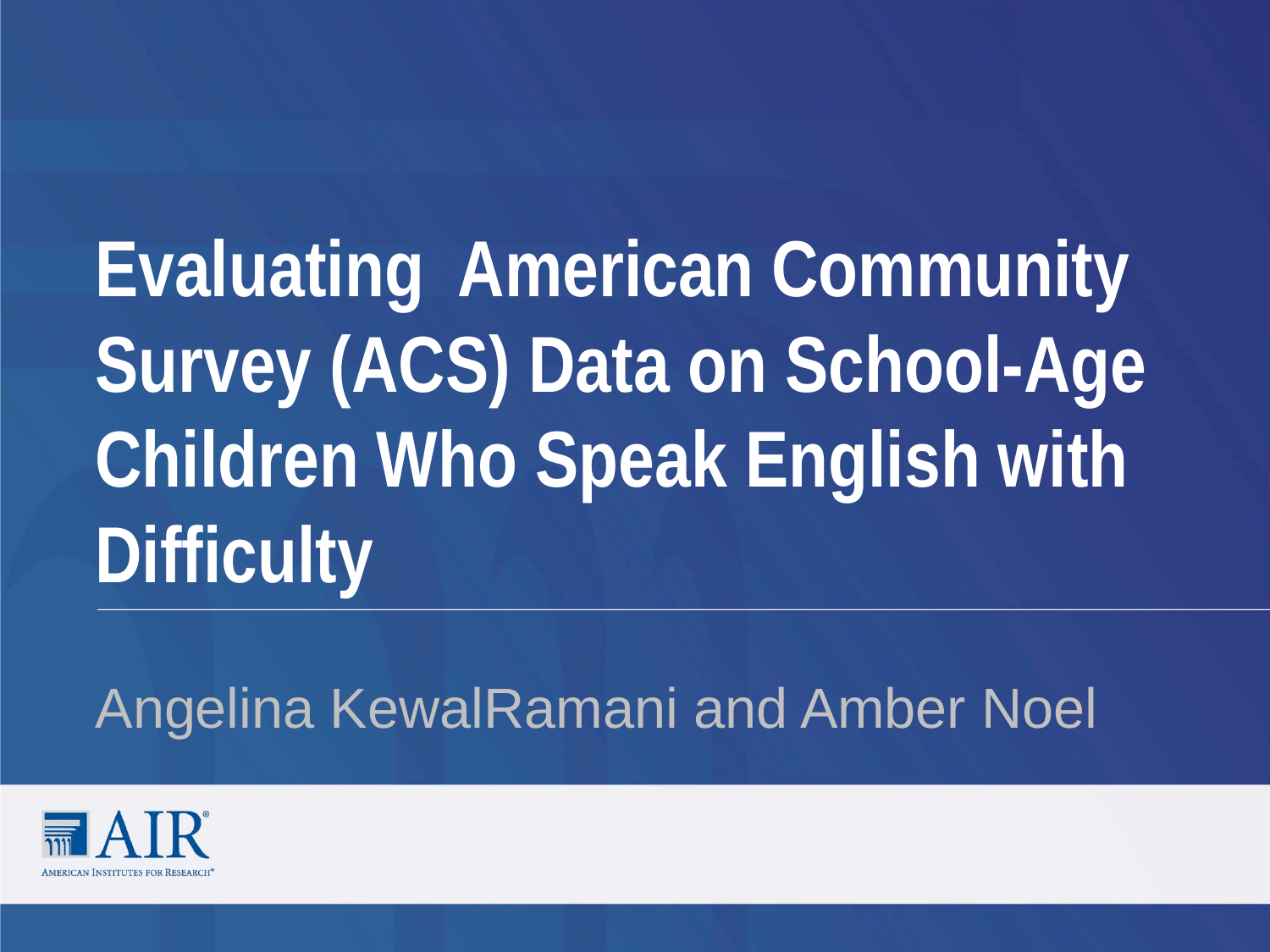# **Motivation**

- In 2011, approximately 22 percent of school-age children spoke a language other than English at home (LOTE). As the U.S. population becomes more diverse, collecting accurate data on language use and language ability is increasingly important.
- The American Community Survey (ACS) reports on children who speak a language other than English at home and how well these children speak English. The U.S. Department of Education reports on the number of English Language Learners (ELL) in public elementary and secondary schools.
- These two sources reveal a different picture of school-age children with English language difficulties. Between 2006 and 2011, the percentage of school-age children who speak English with difficulty has remained steady (ACS), while the percentage of ELL students has consistently increased (Department of Education).

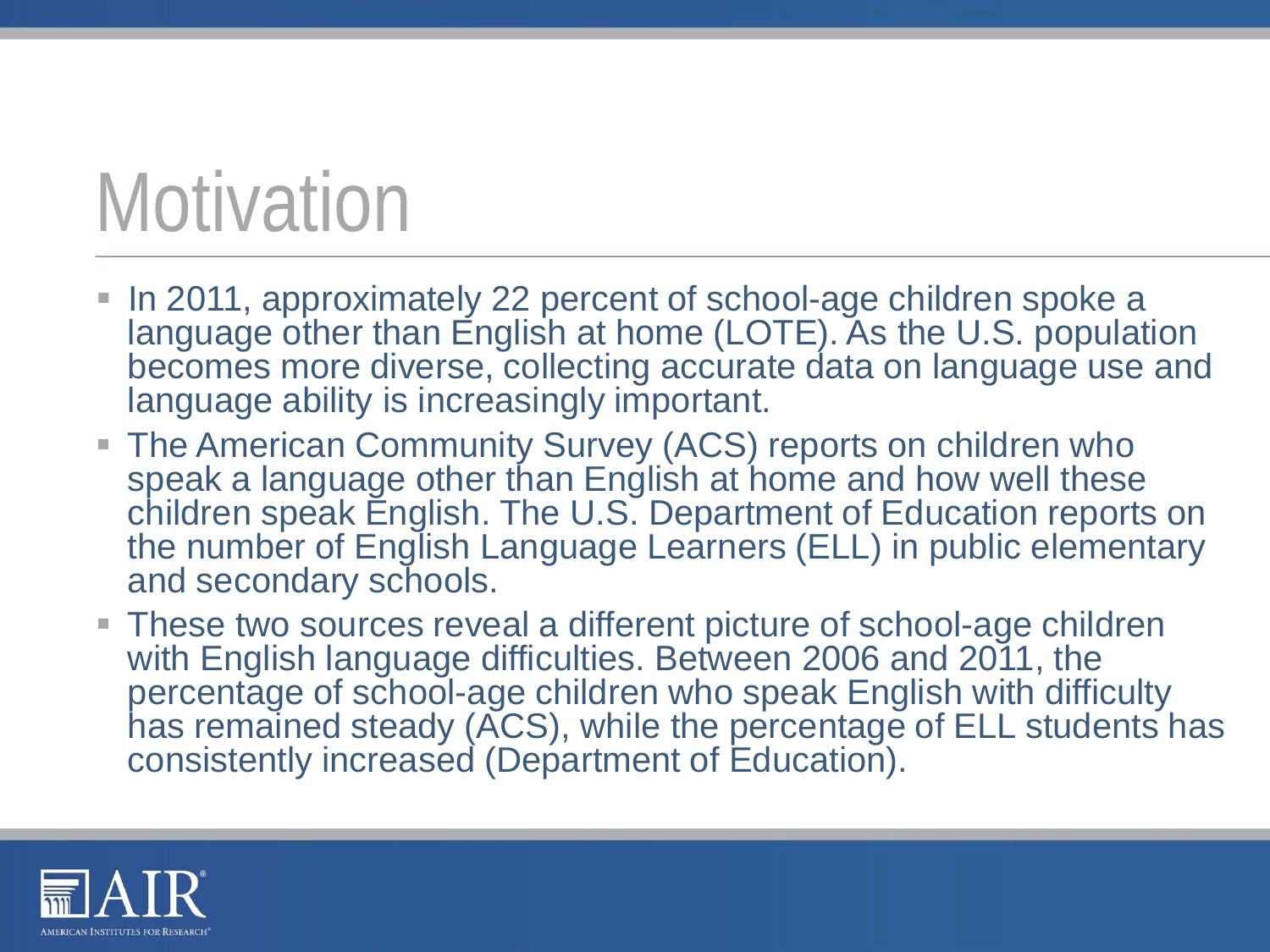# Background

- **ELL includes students being served in appropriate programs of** language assistance (e.g., ESL, High Intensity Language Training, bilingual education).
- The Department of Education's Common Core of Data (CCD) identifies ELL students based on limited English language ability; therefore, these students speak English with some difficulty.
- ACS includes a three-part question on language use and ability. LOTE speakers are asked to assess how well they (or their children) speak English – "very well," "well," "not well", or "not at all."
- No study has measured the performance of the Census question on English-speaking ability since the 1982 English Language Proficiency Study (Kominski and Shin 2008).

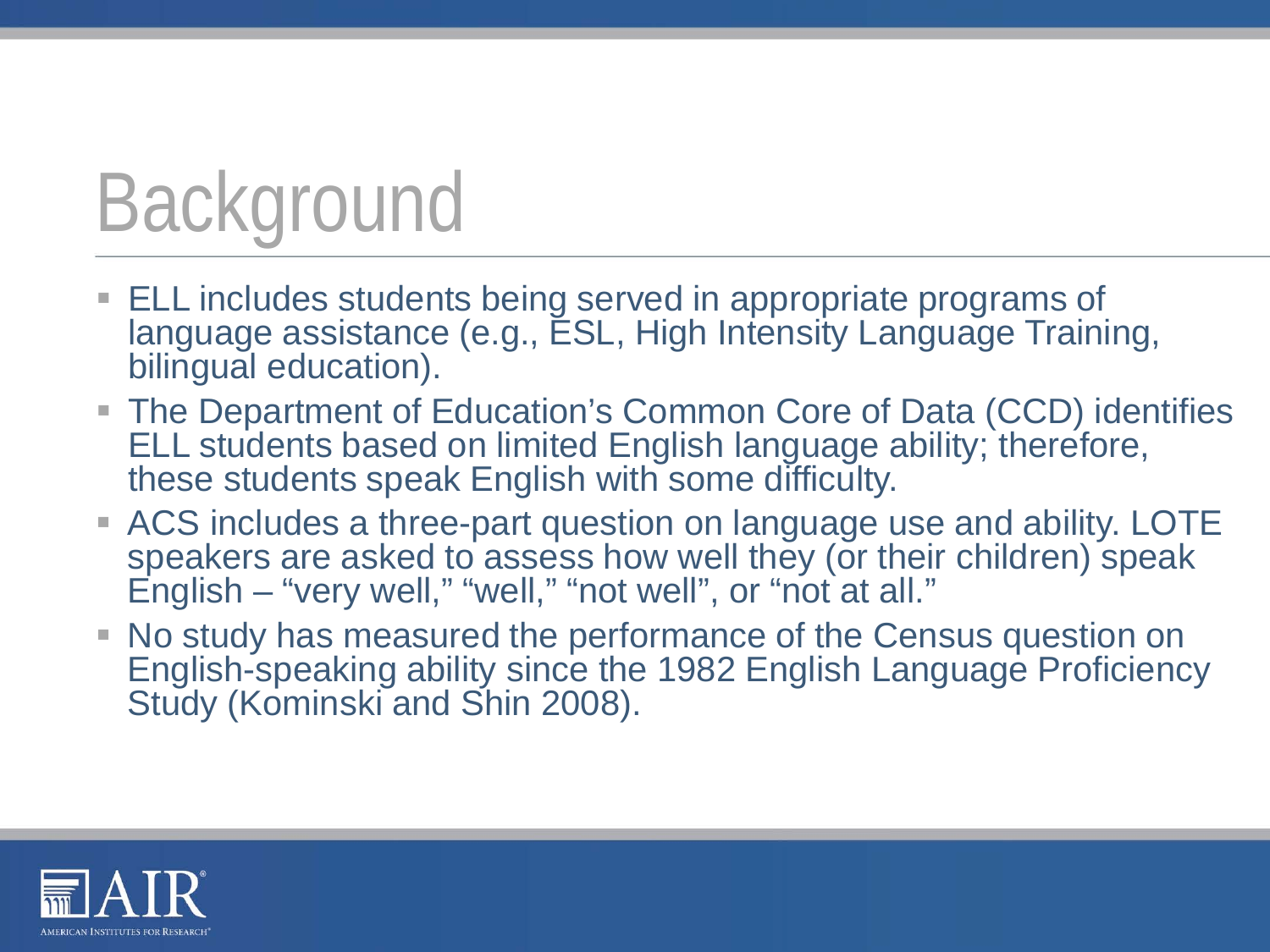## Research Questions

- Are estimates of K-12 public school enrollment comparable between the Department of Education's Common Core of Data (CCD) and the American Community Survey (ACS)?
- Have CCD estimates of ELL students and ACS estimates of students who spoke English less than "very well" followed a similar pattern between 2006 and 2011?
- How do state-level estimates of these students compare between the CCD and ACS in 2011?

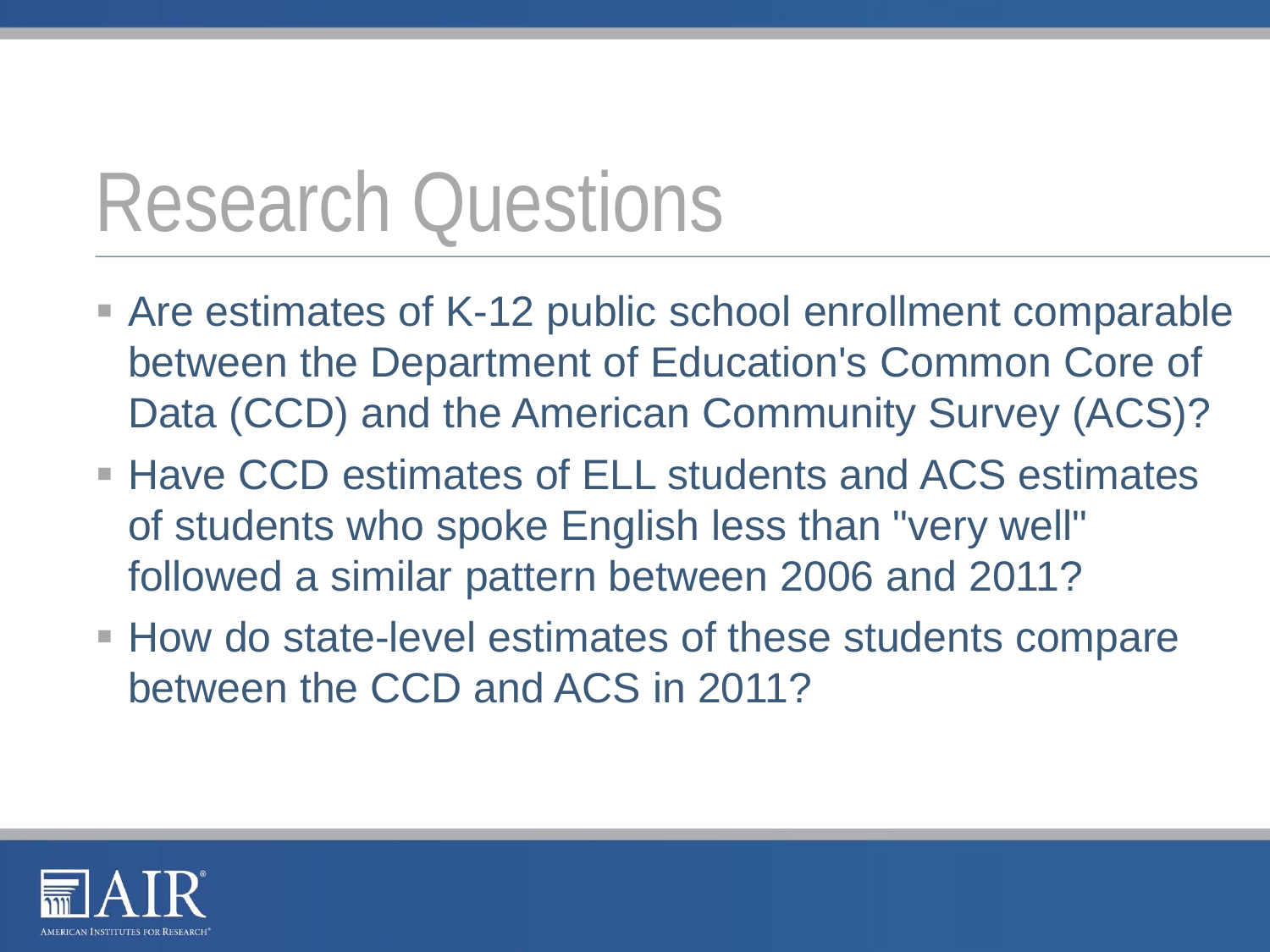# **Methods**

### **ACS PUMS (2006; 2011)**

- **Example 1** Limited to students in public schools, enrolled in kindergarten to 12<sup>th</sup> grade, and age 5 to 18
- Includes households and group quarters (college, military, incarcerated)
- Mail, telephone follow-up, subsample personal visit, interviewers in 18 languages
- Mail mode is intended for English and Spanish speakers
- 97.6% response rate in 2011

### **CCD (2005-06; 2010-11)**

- **Includes all public school** students in the U.S.
- **Example 21 Education Agency (School** District) Universe Survey
- Surveys filled out by State Education Agencies (SEAs)
- Number of students enrolled on October 1 of school year, but reporting is done next year
- 93.6% of districts reporting student membership also report on ELL counts

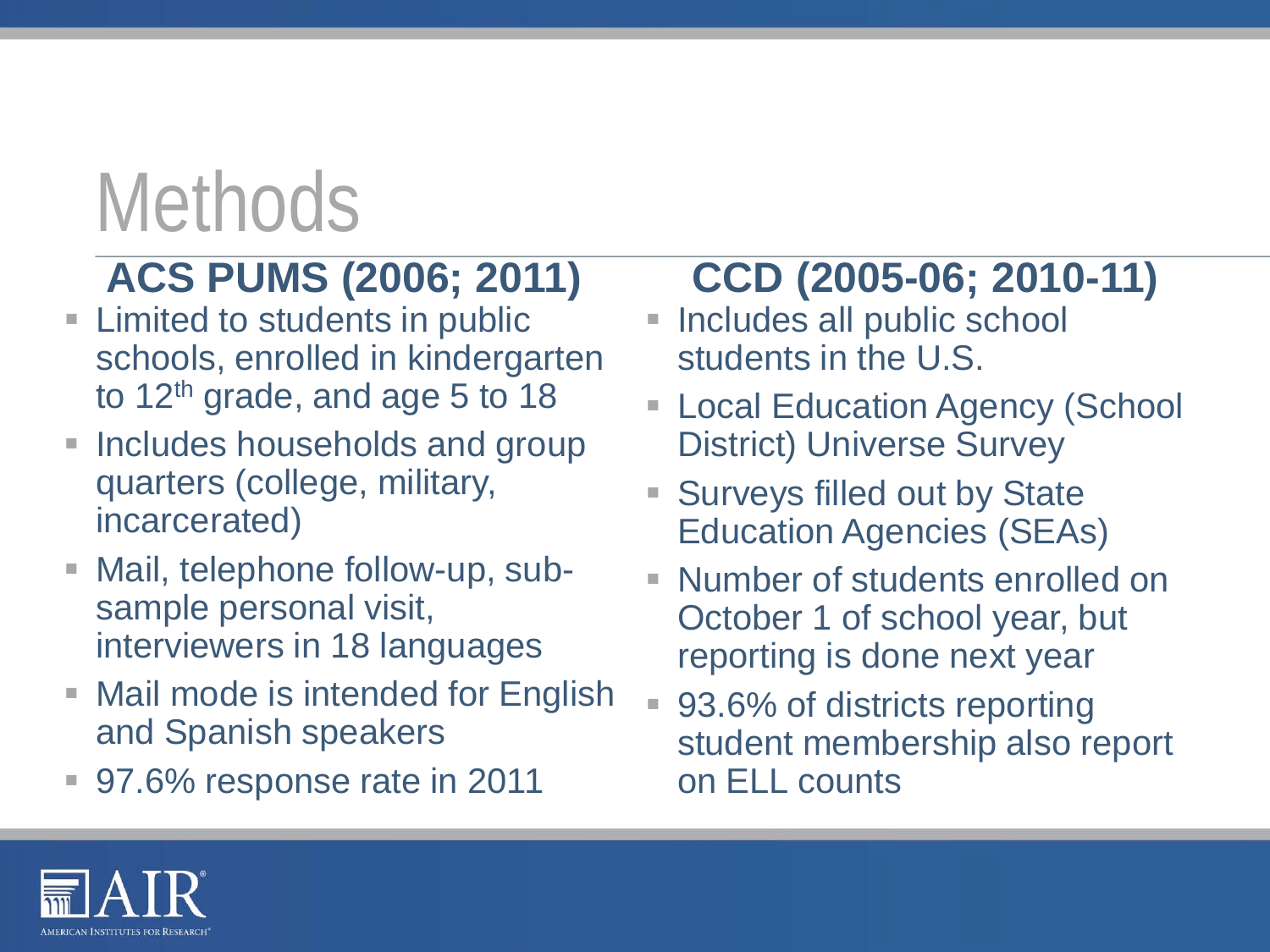## **Results**

### *Are estimates of K-12 public school enrollment comparable between the CCD and the ACS?*

Number of K-12 public school students in the CCD and ACS: 2011



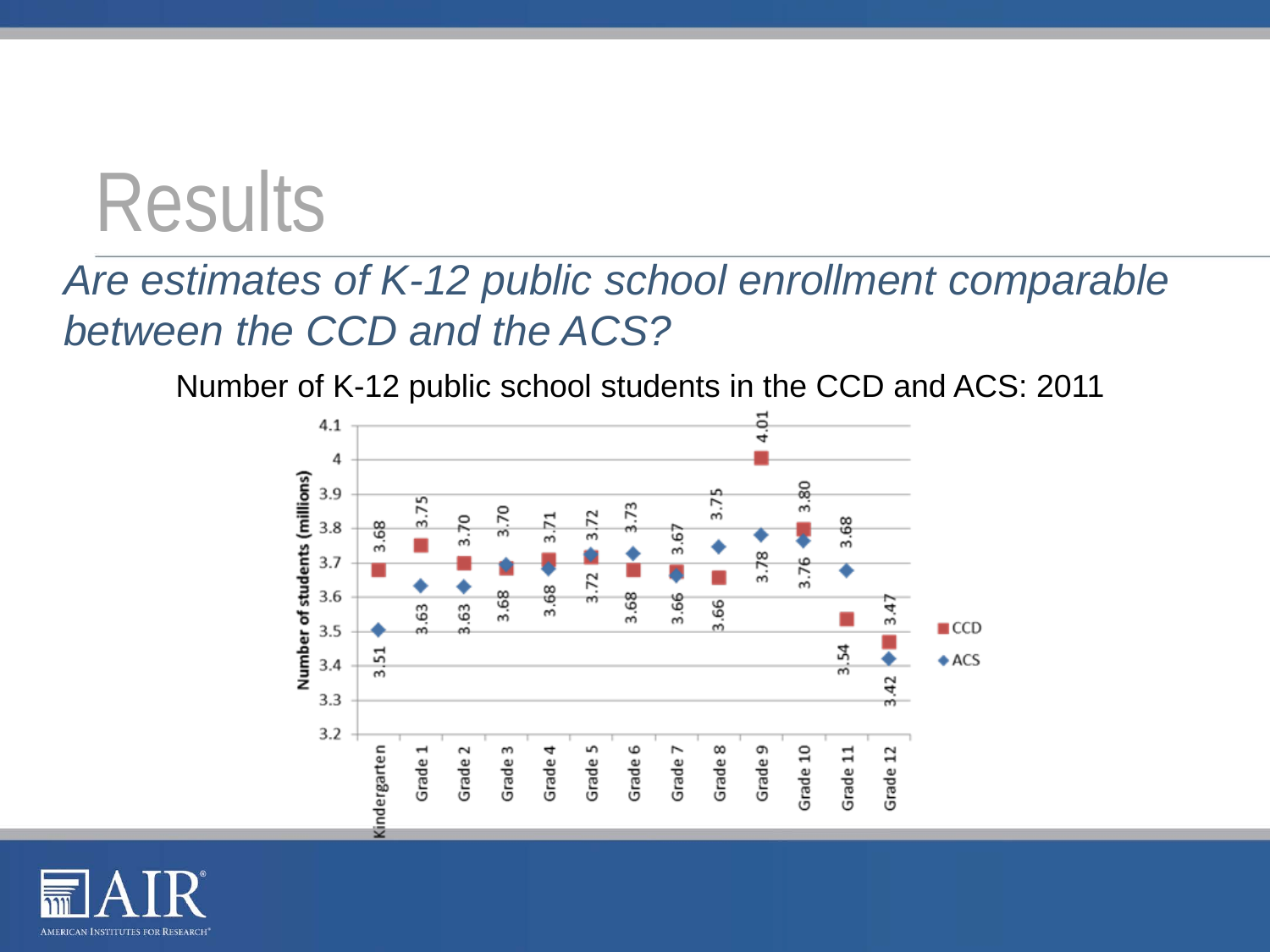### *Have CCD estimates of ELL students and ACS estimates of students who spoke English less than "very well" followed a similar pattern between 2006 and 2011?*

Percentage of public school students identified as English Language Learners (ELL) or speaking English less than "very well": 2006 and 2011



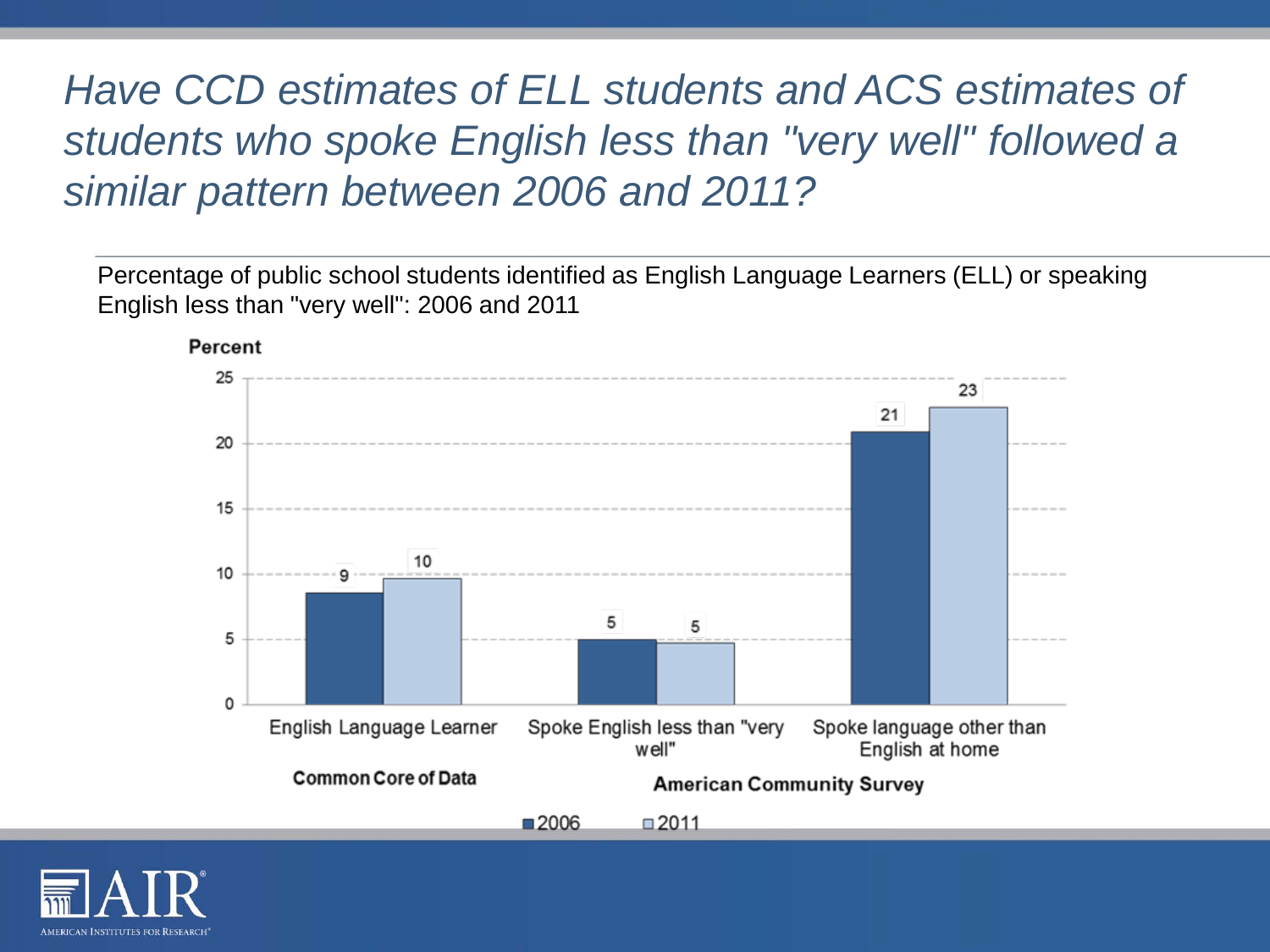### *How do state-level estimates of these students compare between the CCD and ACS in 2011?*  **CCD ACS**



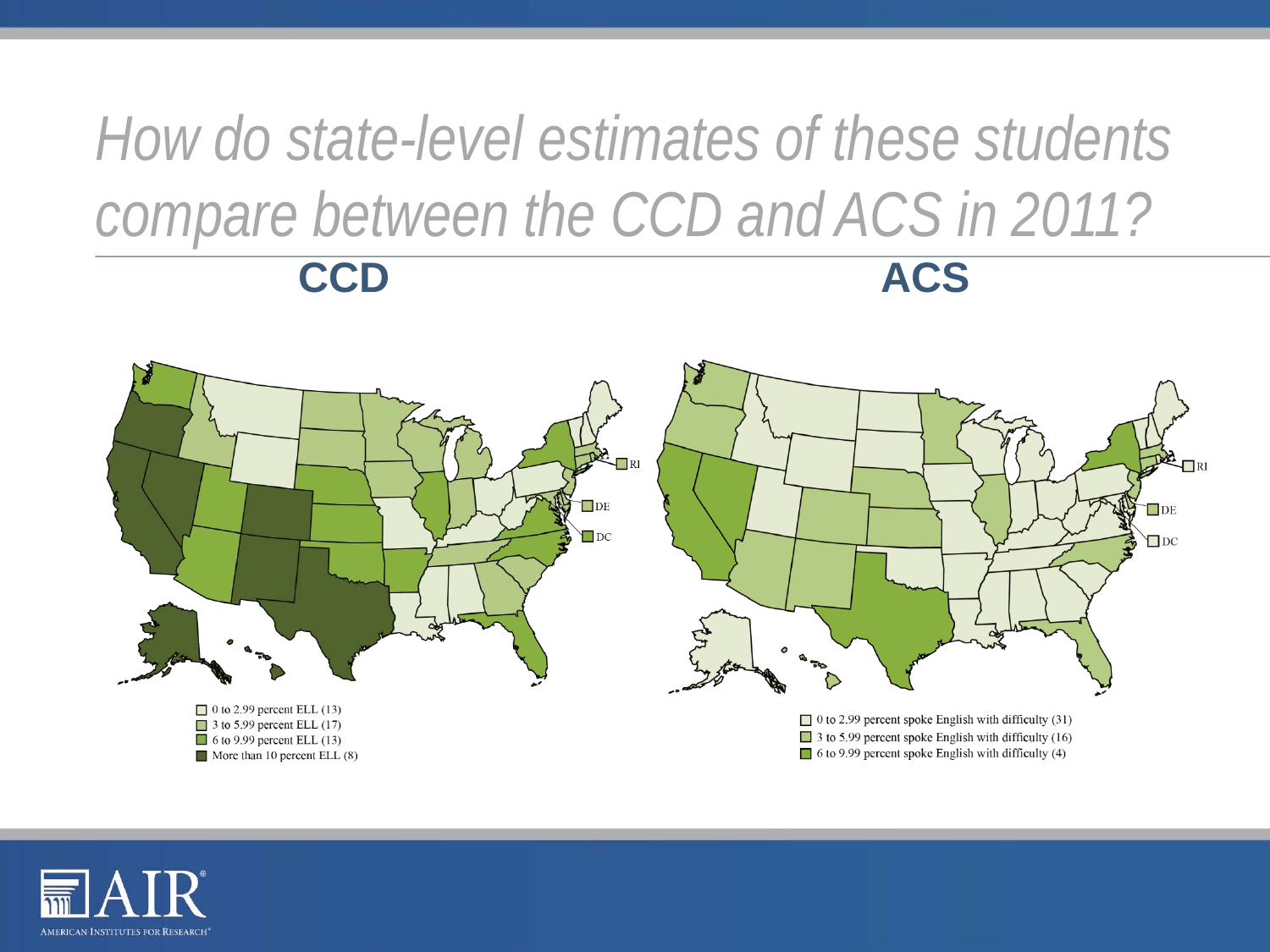## Findings by state: 2011



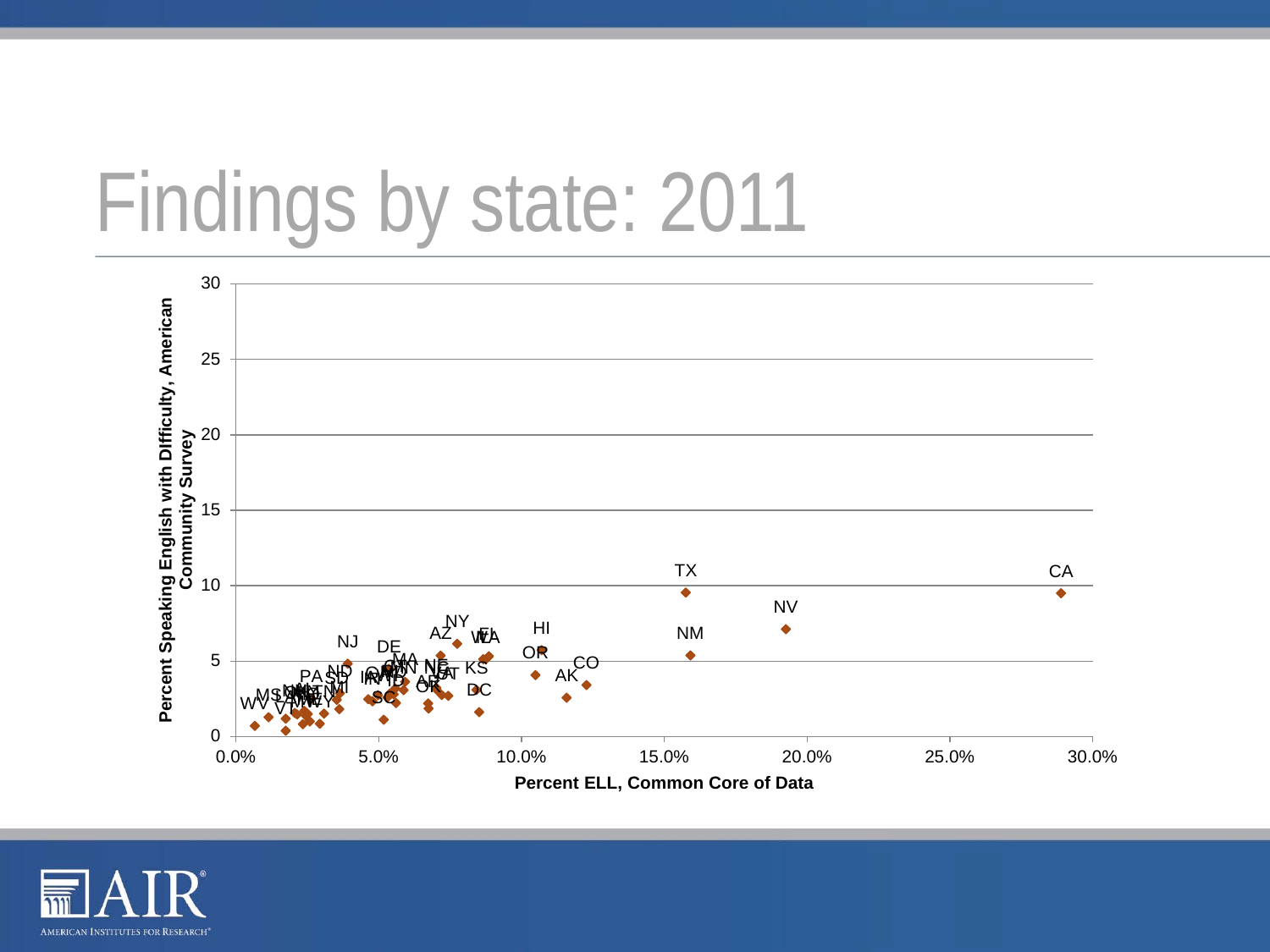# States with highest percentage of ELL students: 2011

#### **Characteristics of states with highest percentage of students in ELL programs**

|                   | <b>Number of K-12 Students</b> |                 | <b>Number of ELL Students</b><br>compared with Students who<br>spoke English less than "very<br>well" |                 |
|-------------------|--------------------------------|-----------------|-------------------------------------------------------------------------------------------------------|-----------------|
|                   |                                |                 |                                                                                                       |                 |
|                   | CCD 2010-11                    | <b>ACS 2011</b> | CCD 2010-11                                                                                           | <b>ACS 2011</b> |
| Colorado          | 812,723                        | 810,551         | 99,804                                                                                                | 27,667          |
| Texas             | 4,686,106                      | 4,606,941       | 738,663                                                                                               | 439,507         |
| <b>New Mexico</b> | 330,142                        | 341,523         | 52,557                                                                                                | 18,345          |
| Nevada            | 432,705                        | 434,387         | 83,352                                                                                                | 30,861          |
| California        | 6,216,977                      | 6,095,088       | 1,796,706                                                                                             | 578,936         |

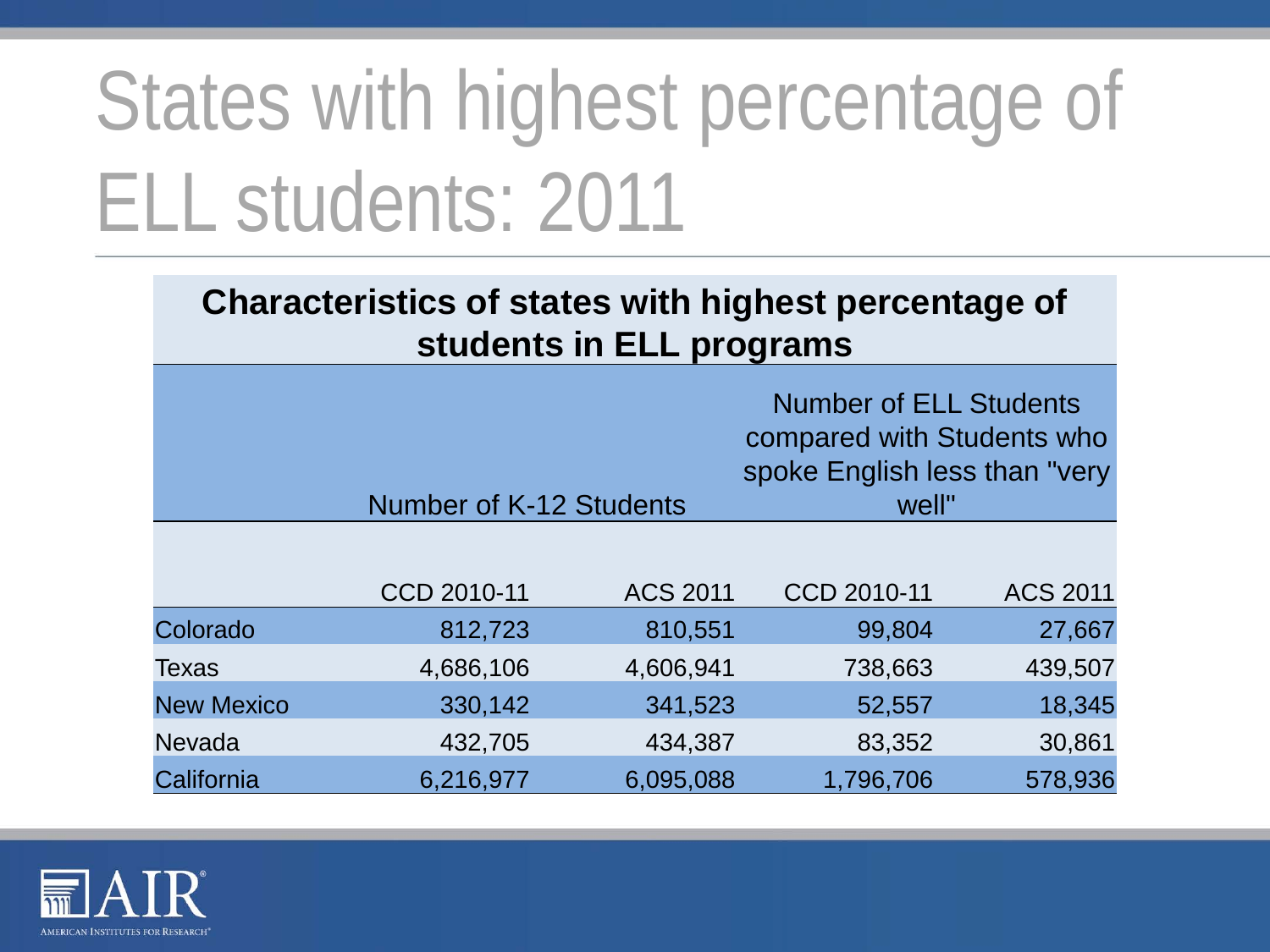# States with highest percentage of ELL students, cont'd

Percentage of public school students identified as English Language Learners (ELL) or speaking English less than "very well," selected states: 2011



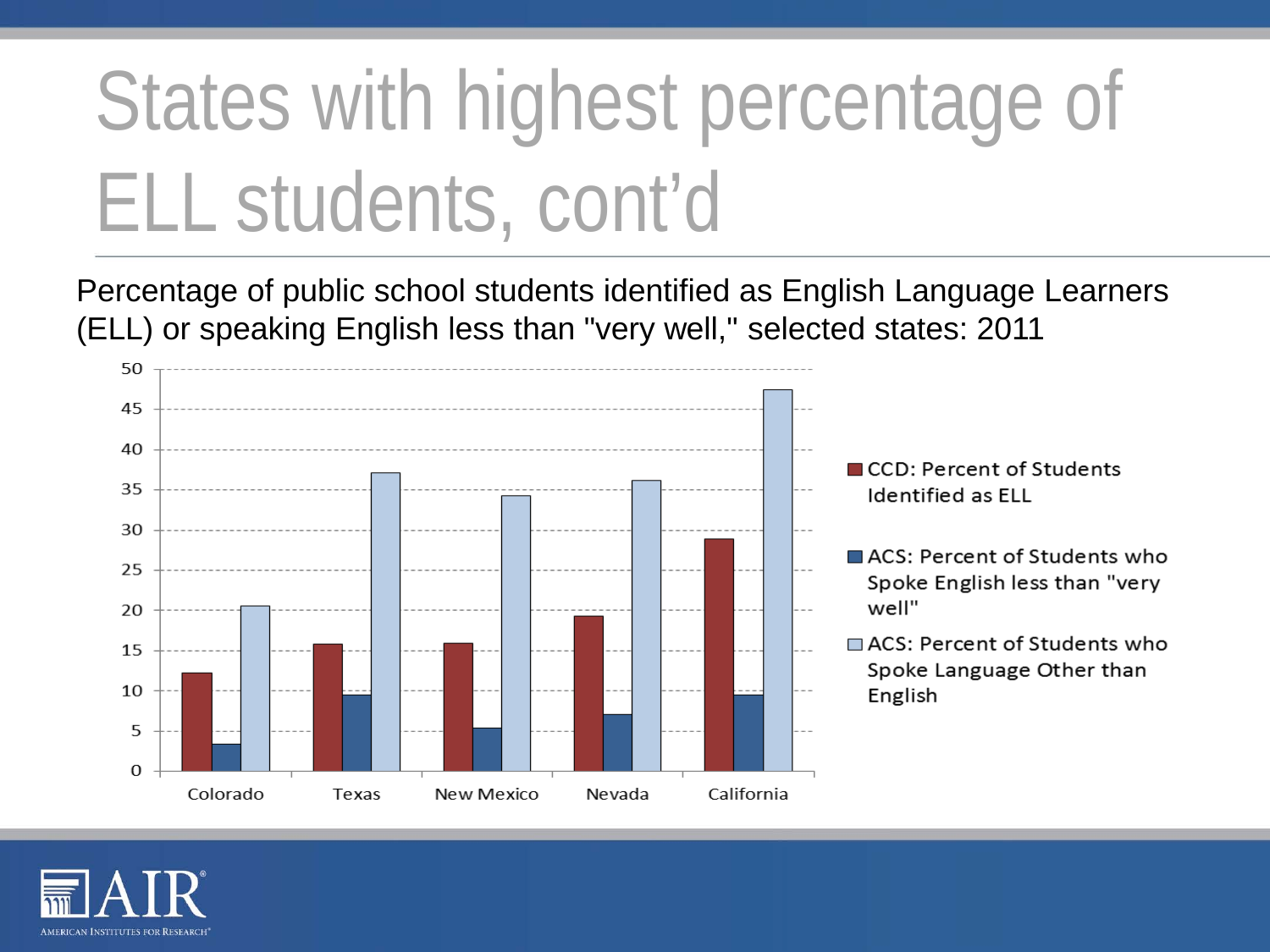# Key Findings

- ACS estimates of public school enrollment are generally comparable to the CCD.
- The percentage of ELL students reported on the CCD increased between 2005-06 and 2010-11.
- The percentage of LOTE students on the ACS increased between 2006 and 2011. However, the percentage of students who spoke English less than "very well" remained steady.
- CCD percentages of ELL students were higher than the ACS percentage of students who speak English less than "very well."

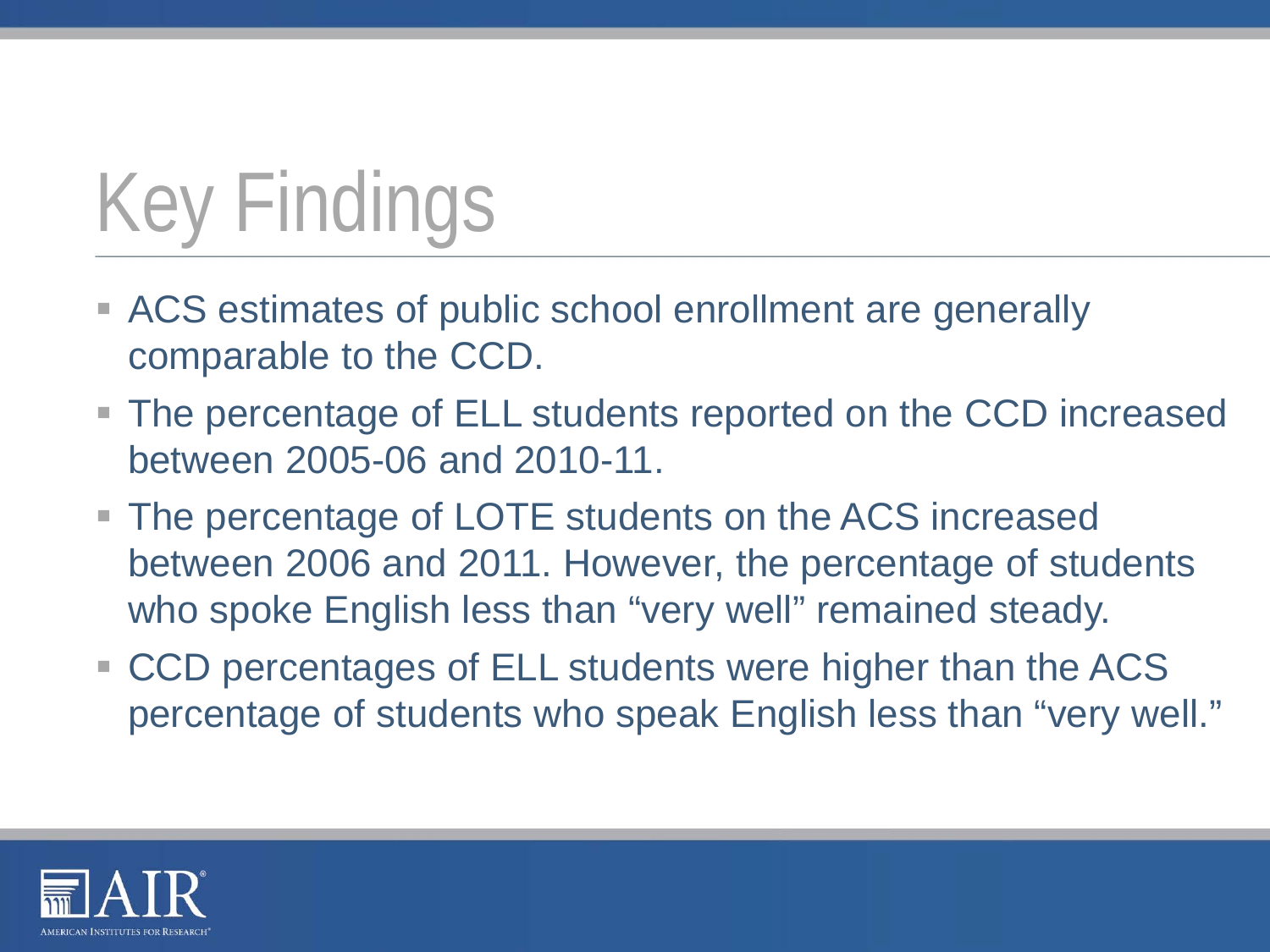# **Conclusions**

- ACS data on students who speak a language other than English at home are rich and allow for examination by several characteristics. However, the ACS question on language ability may need further consideration if it is intended to capture ELL students.
- Administrative data are a good source for estimates of ELL students but are limited in scope. CCD data do not include any language use information or demographic characteristics. In addition, ELL students are not measured consistently across states.

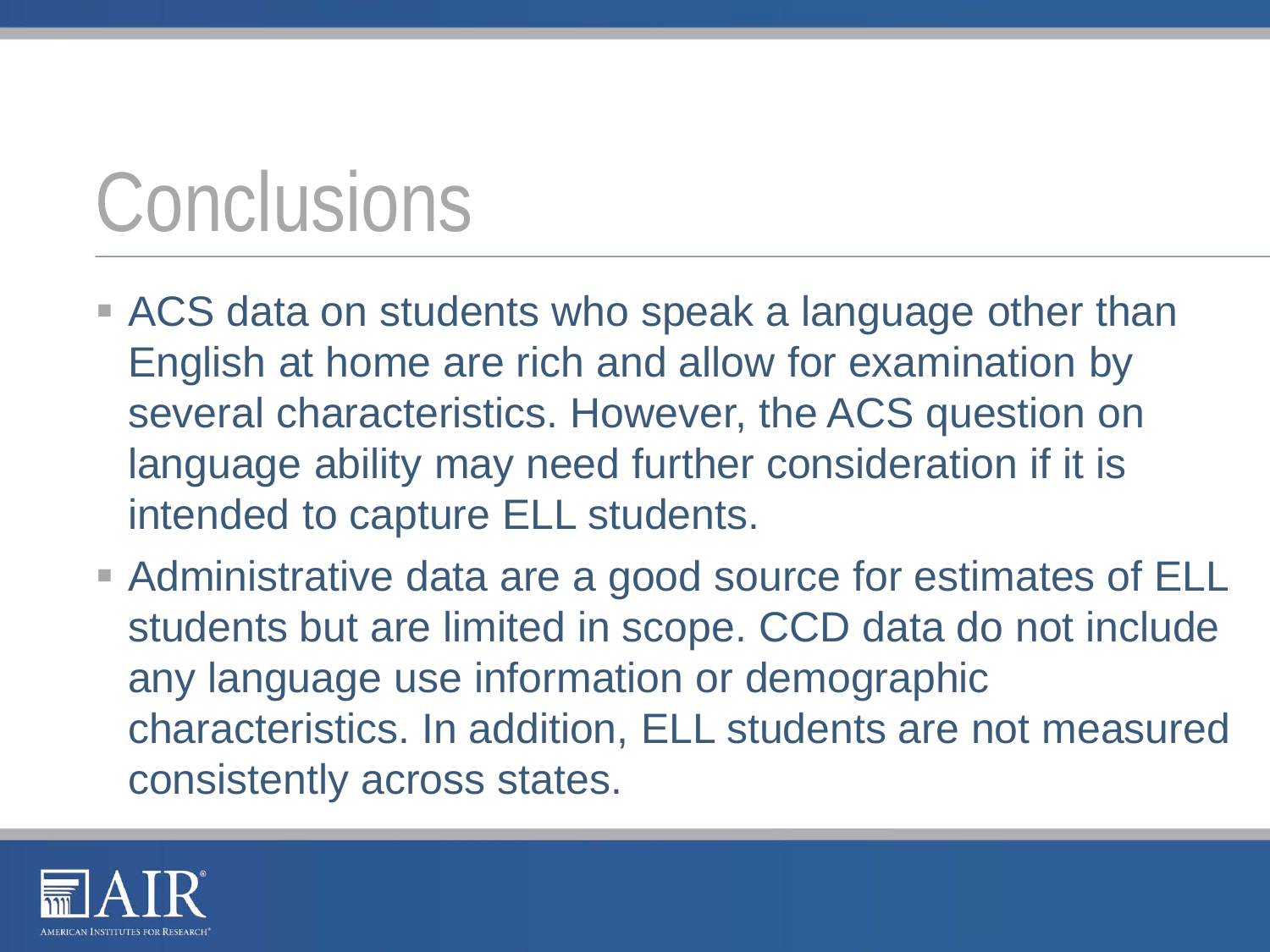# Limitations & Future Research

- Unable to directly link school districts CCD/ACS PUMS.
- Need to consider ACS mode of administration in respondent assessment of language ability.
- In the future, we plan to examine concordance between child's language skills and parents' language skills.
- As the Department of Education expands the Office of Civil Right's data collection, we may be able to investigate the gap between children identified as needing ELL services and those receiving ELL services.